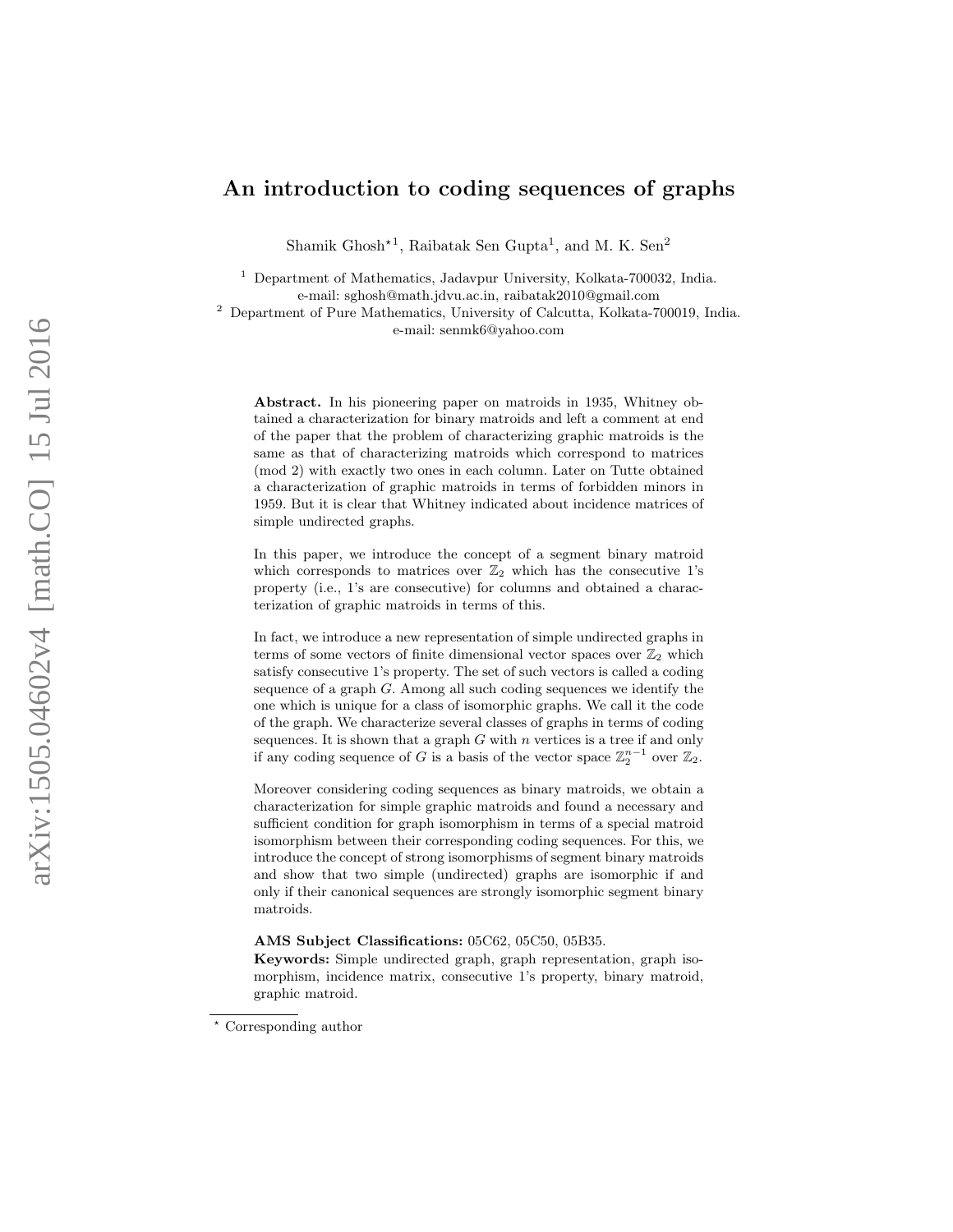## 1 Introduction

There are various representations of simple undirected graphs in terms of adjacency matrices, adjacency lists, incidence matrix, unordered pairs etc. In this paper, we introduce another representation of a simple undirected graph with n vertices in terms of certain vectors in the vector space  $\mathbb{Z}_2^{n-1}$  over  $\mathbb{Z}_2$ . We call the set of vectors representing a graph  $G$  as a coding sequence of  $G$  and denote it by  $\beta(G, n)$ . Among all such coding sequences we identify the one which is unique for a class of isomorphic graphs. We call it the code of the graph. We find characterizations of graphs which are connected, acyclic, bipartite, Eulerian or Hamiltonian in terms of  $\beta(G, n)$ . We prove that a graph G with n vertices is a tree if and only if any coding sequence of G is a basis of the vector space  $\mathbb{Z}_2^{n-1}$ over  $\mathbb{Z}_2$ .

In his pioneering paper [7] on matroids in 1935, Whitney left the problem of characterizing graphic matroid open by making the following comment: "The problem of characterizing linear graphs from this point of view is the same as that of characterizing matroids which correspond to matrices (mod 2) with exactly two ones in each column." In 1959, Tutte obtained a characterization of graphic matroids in terms of forbidden minors [5]. But it is clear that Whitney indicated about incidence matrices of simple undirected graphs. In this paper, use a variation of incidence matrix for the same characterization.

In section 3, we introduce the concept of a segment binary matroid which corresponds to matrices over  $\mathbb{Z}_2$  that has the consecutive 1's property (i.e., 1's are consecutive) for columns and a characterization of graphic matroids is obtained by considering  $\beta(G, n)$  as a segment binary matroid. We introduce the concept of a strong isomorphism for segment binary matroids and show that two simple graphs G and H (with n vertices each) are isomorphic if and only if  $\beta(G, n)$  and  $\beta(H, n)$  are strongly isomorphic segment binary matroids.

For graph theoretic concepts, see [6] and for matroid related terminologies, one may consult [4].

### 2 Coding sequences

**Definition 1.** Let  $G = (V, E)$  be a simple undirected graph with n vertices and m edges. Let  $V = \{v_0, v_1, \ldots, v_{n-1}\}.$  Define a map  $f : V \longrightarrow \mathbb{N}$  by  $f(v_i) = 10^i$ and another map  $f^*$ :  $E \longrightarrow \mathbb{N}$  by  $f^*(v_iv_j) = |f(v_i) - f(v_j)|$ , if  $E \neq \emptyset$ . Let  $\sigma(G, n)$  be the sequence  $\{f^*(e) \mid e \in E\}$  sorted in the increasing order. If  $E = \emptyset$ , then  $\sigma(G, n) = \emptyset$ . It is worth noticing that for  $e = v_i v_j \in E$ ,  $f^*(e) = |10^i - 10^j|$ uniquely determines the pair  $(i, j)$  as it is a natural number with i digits, starting with  $i - j$  number of 9's and followed by j number of 0's, when  $i > j$ . Thus m entries of  $\sigma(G, n)$  are all distinct.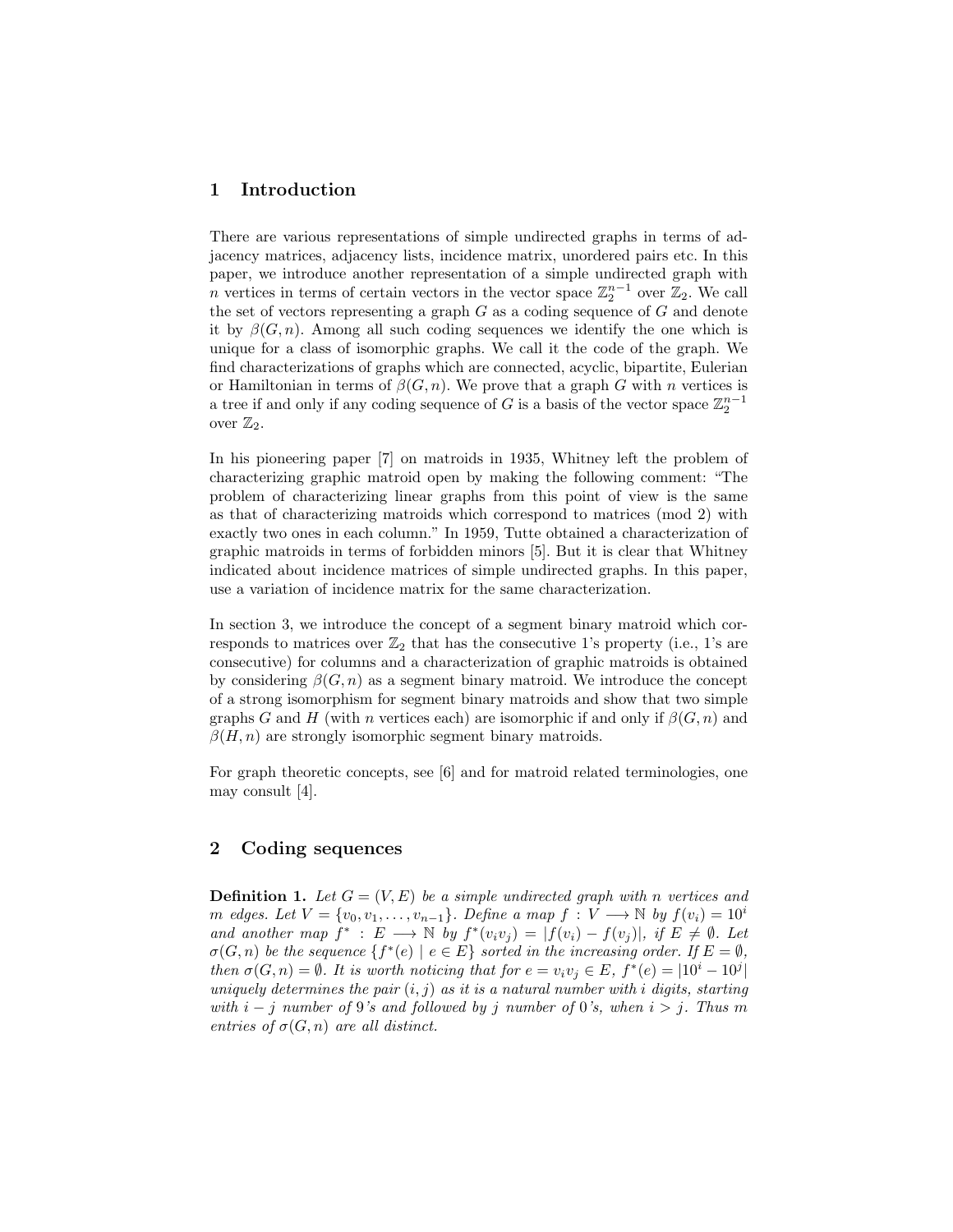Now for  $E \neq \emptyset$ , we define a map  $f^{\#}: E \longrightarrow \mathbb{Z}_2^{n-1}$  by  $f^{\#}(e) = (x_1, x_2, \ldots, x_{n-1}),$ where  $x_i = 1$ , if  $(n - i)^{th}$  digit of  $f^*(e)$  from the right is 9, otherwise  $x_i = 0$ for  $i = 1, 2, ..., n - 1$ . For convenience we write the field  $\mathbb{Z}_2$  as  $\{0, 1\}$  instead of  $\{0,\overline{1}\}\$ . Let  $\beta(G,n)$  be the sequence  $\{f^{\#}(e) \mid e \in E\}$  sorted in the same order as in  $\sigma(G, n)$ . If  $E = \emptyset$ , then  $\beta(G, n) = \emptyset$ . The sequence  $\beta(G, n)$  is called a **coding** sequence of the graph  $G$ .

Naturally,  $\beta(G, n)$  is not unique for a graph G as it depends on the labeling f of vertices. Now there are n! such labellings and consequently we have at most n! different  $\sigma(G, n)$  for a graph G. Among which we choose the one, say,  $\sigma_c(G, n)$ which is the minimum in the lexicographic ordering of  $\mathbb{N}^m$ . The corresponding  $\beta(G, n)$  is called the **code** of the graph G and is denoted by  $\beta_c(G, n)$ . Clearly  $\beta_c(G, n)$  is unique for a class of isomorphic graphs with given number of vertices, though it is not always easy to determine generally.

*Example 1.* Consider the graph  $G$  in Figure 1 (left). We have

 $\sigma(G, 4) = (9, 90, 900, 990)$  and  $\beta(G, 4) = \{(0, 0, 1), (0, 1, 0), (1, 0, 0), (1, 1, 0)\}\$ 

according to the labeling of vertices given in Figure 1 (left). One may verify that

 $\sigma_c(G, 4) = (9, 90, 99, 900)$  and  $\beta_c(G, 4) = \{(0, 0, 1), (0, 1, 0), (0, 1, 1), (1, 0, 0)\}\$ 

according to the labeling of vertices shown in Figure 1 (right).



Fig. 1. The graph G in Example 1 with different labellings.

Remark 1. An incidence matrix of a (simple undirected) graph  $G = (V, E)$  is obtained by placing its vertices in rows and edges in columns and an entry in a row corresponding to a vertex  $v$  and in a column corresponding to an edge  $e$ of the matrix is 1 if and only if  $v$  is an end point of  $e$ , otherwise it is 0. It is important to note that a coding sequence of a graph has a similarity with the incidence matrix of the graph. In fact, given a coding sequence of a graph  $G$ ,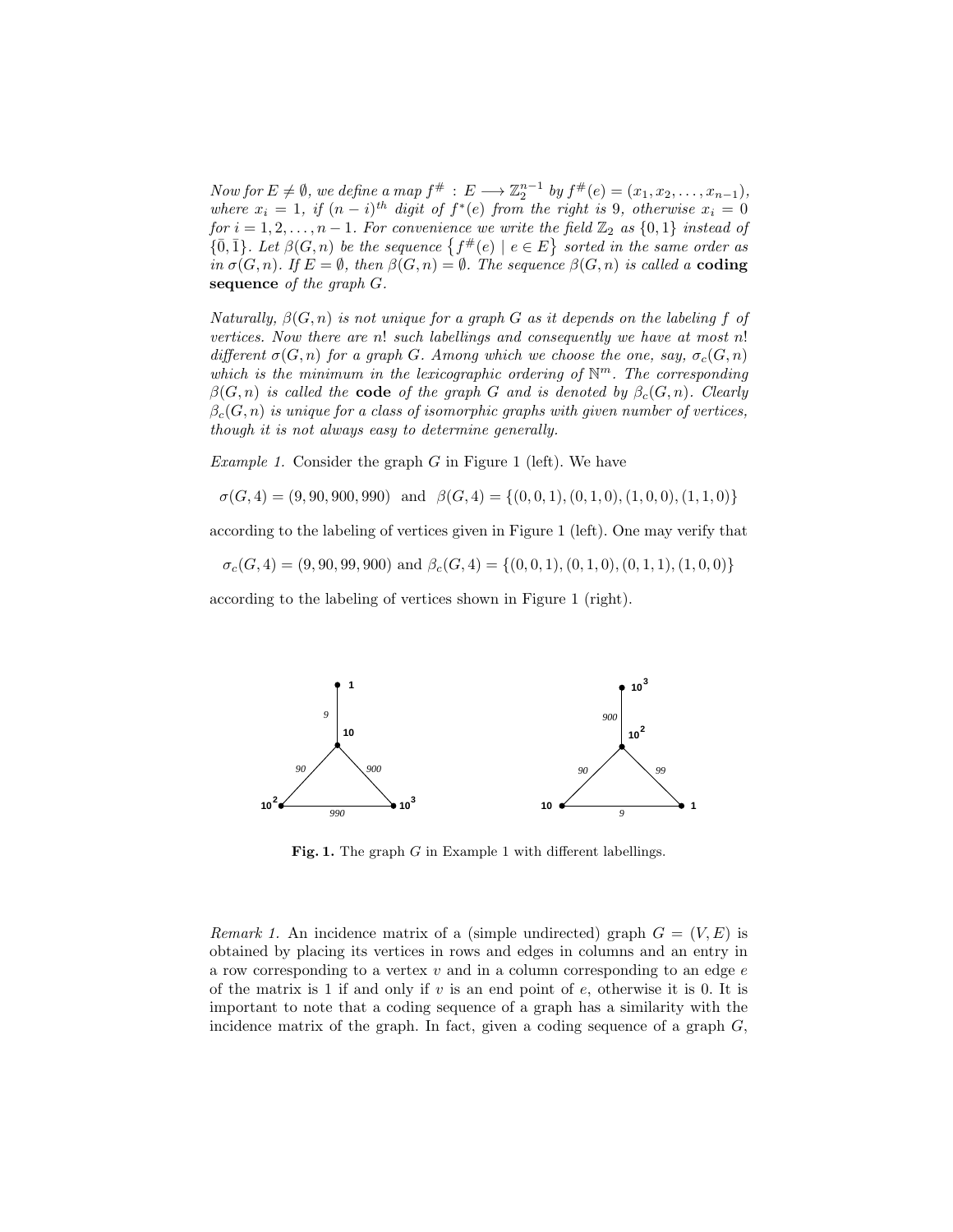one can easily obtain the incidence matrix of G and vice-versa. Also cut-set and circuit subspaces of a vector space of dimension  $|E|$  over  $\mathbb{Z}_2$  constructed from edges of  $G$  are well known  $[1-3]$ . Further, as we mentioned in the introduction, Whitney expected the characterization of graphic matroids would be obtained from the incidence matrix. Here we consider a variation of it with a consecutive 1's representation as it helps us to build a very natural interplay between graph theory, matroids and linear algebra which is evident from Theorems 1 and 4.

Throughout this section by a graph we mean a simple undirected graph.

**Definition 2.** A non-null vector  $e = (x_1, x_2, \ldots, x_{n-1}) \in \mathbb{Z}_2^{n-1}$  is said to satisfy the consecutive 1's property if 1's appear consecutively in the sequence of coordinates of e. Let

 $C(n-1) = \{v \in \mathbb{Z}_2^{n-1} \mid v \text{ satisfies the consecutive 1's property}\}.$ 

Clearly,  $|C(n-1)| = {n \choose 2} = \frac{n(n-1)}{2}$  $\frac{a^{n-1}}{2}$  and G is a complete graph with n vertices if and only if  $\beta(G, n) = C(n-1)$ . In fact, for every  $S \subseteq C(n-1)$ , there is a unique graph  $G(S)$  of n vertices such that  $\beta(G, n) = S$ . If  $S = \emptyset$ , then G is the null graph with n vertices and no edges. If  $S \neq \emptyset$ , each member e of S represents an edge of  $G(S) = (V, E)$  with end points  $10^{n-i}$  and  $10^{n-j-1}$ , where the consecutive stretch of 1's in e starts from the  $i<sup>th</sup>$  entry and ends at the  $j<sup>th</sup>$  entry from the left and  $V = \{1, 10, 10^2, ..., 10^{n-1}\}\$ . Also it is clear that  $C(n-1) \setminus \beta(G, n)$  is a coding sequence of the complement  $\bar{G}$  of a graph G with n vertices.

Let  $\emptyset \neq S \subseteq C(n-1)$ . Let  $G(S)$  be the subgraph of  $G(S)$  obtained by removing isolated vertices (if any) from  $G(S)$ . Then  $\tilde{G}(S)$  is the subgraph of the complete graph of n vertices induced by the edges represented by the vectors in S.

We denote the null vector in the vector space  $\mathbb{Z}_2^{n-1}$  by **0** for any  $n \in \mathbb{N}$  and write  $\mathbb{Z}_2^0$  for the zero-dimensional space  $\{0\}$ . Let  $S = \{e_1, e_2, \ldots, e_k\} \subseteq \mathbb{Z}_2^{n-1} \setminus \{0\}$ ,  $\mathbb{Z}_2$  for the zero-dimensional space  $\{0\}$ . Let  $S = \{e_1, e_2, \ldots, e_k\} \subseteq \mathbb{Z}_2 \setminus \{0\}$ ,<br>  $(k \in \mathbb{N}, k \leq 2^{n-1})$ . As  $e_i$ 's are distinct, we have  $e_i + e_j \neq \mathbf{0}$  for all  $i \neq j$ ,  $i, j \in \{1, 2, ..., k\}$ . Thus S is a set of linearly dependent vectors in  $\mathbb{Z}_2^{n-1}$  over  $\mathbb{Z}_2$  if and only if there exists  $A \subseteq S$ ,  $|A| \geq 3$  such that  $\sum_{e \in A}$  $e = 0$ . In other words,  $S \subseteq \mathbb{Z}_2^{n-1}$  is linearly independent over  $\mathbb{Z}_2$  if and only if  $S = \emptyset$  or  $S =$  $\{e_1, e_2, \ldots, e_k\}$  for some  $k \in \mathbb{N}, k \leq 2^{n-1}$  and  $\sum$ e∈A  $e \neq \mathbf{0}$  for all  $\emptyset \neq A \subseteq S$ . We denote the linear span (over  $\mathbb{Z}_2$ ) of a subset S of  $\mathbb{Z}_2^{n-1}$  by Sp $(S)$ , i.e., Sp $(S)$  is the smallest subspace of  $\mathbb{Z}_2^{n-1}$  containing S.

**Proposition 1.** Let  $S = \{e_1, e_2, e_3\} \subseteq C(n-1)$  for some  $n \in \mathbb{N}$ ,  $n \ge 3$ . Then  $G(S)$  is a 3-cycle if and only if  $e_1 + e_2 + e_3 = 0$ .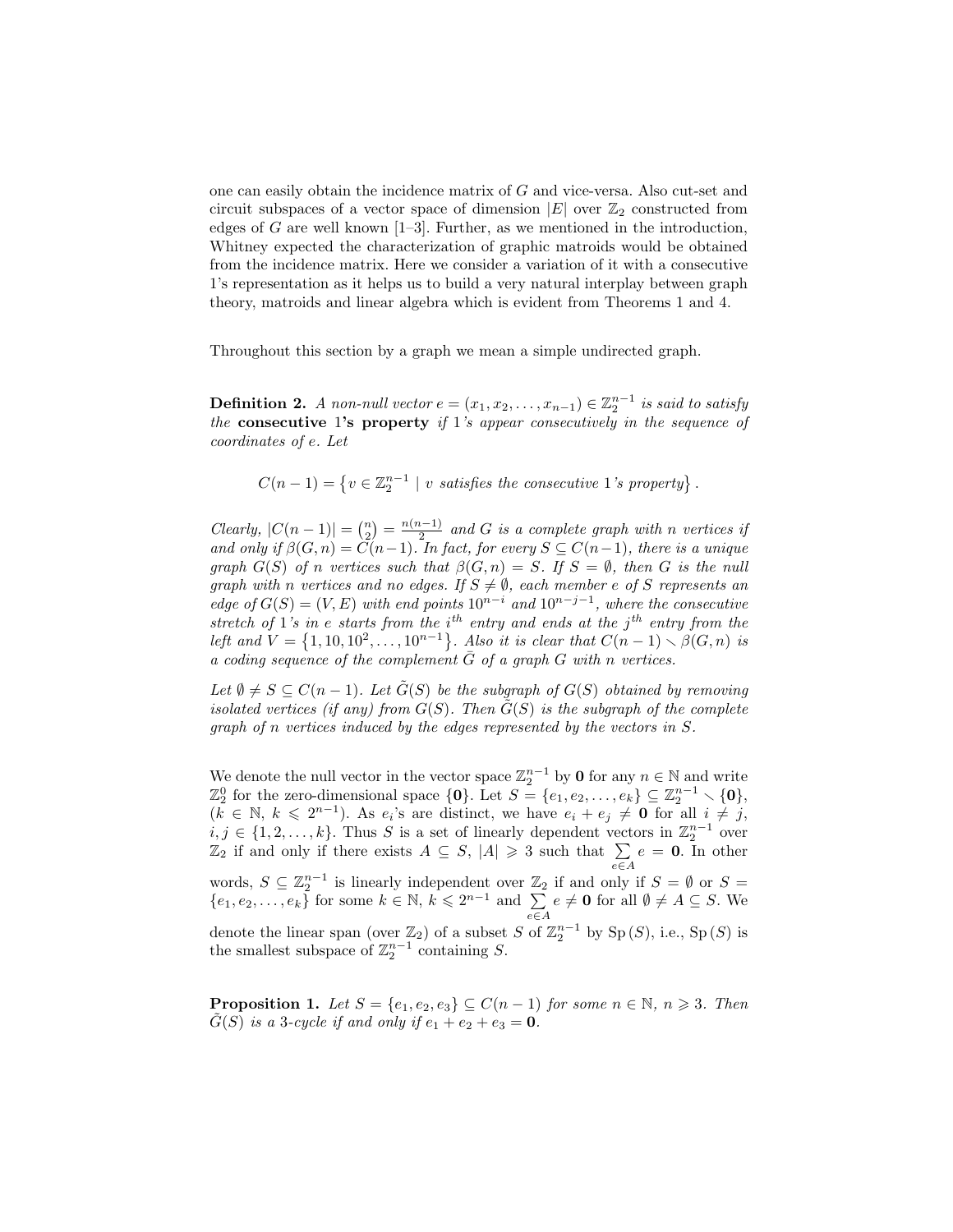*Proof.* First suppose that  $\tilde{G}(S)$  is the 3-cycle shown in Figure 2, where  $\alpha, \beta, \gamma \in$  $\{0, 1, \ldots, n-1\}$ . Without loss of generality we assume  $\alpha > \beta > \gamma$ . Then

$$
e_1 = (\underbrace{0, 0, \dots, 0}_{n-\alpha-1}, \underbrace{1, 1, \dots, 1}_{\alpha-\beta}, \underbrace{0, 0, \dots, 0, 0, 0, \dots, 0}_{\beta})
$$
  
\n
$$
e_2 = (\underbrace{0, 0, \dots, 0}_{n-\alpha-1}, \underbrace{1, 1, \dots, 1, 1, 1, \dots, 1}_{\alpha-\gamma}, \underbrace{0, 0, \dots, 0}_{\gamma})
$$
  
\n
$$
e_3 = (\underbrace{0, 0, \dots, 0}_{n-\beta-1}, \underbrace{0, 1, 1, \dots, 1}_{\beta-\gamma}, \underbrace{0, 0, \dots, 0}_{\gamma})
$$

Clearly  $e_1 + e_2 + e_3 = 0$ .



Fig. 2. A 3-cycle

Conversely, let  $e_1 + e_2 + e_3 = 0$ . Consider the matrix  $M =$  $\sqrt{ }$  $\mathcal{L}$  $e_1$  $e_2$ e3  $\setminus$ , where we

represent each  $e_i$  as a row matrix consisting of  $n-1$  columns for  $i = 1, 2, 3$ . Since  $e_1 + e_2 + e_3 = 0$ , in each column where 1's appear, they appear exactly in two rows. Let  $i$  be the least column number of  $M$  that contains 1. Without loss of generality we assume that 1's appear in the first two rows in the  $i<sup>th</sup>$  column (otherwise we rearrange rows of  $M$ ). Also suppose that the number of zeros after the stretch of 1's in the first row, say,  $\beta$  is more than that of the second, say,  $\gamma$ (otherwise again we rearrange rows of M). Let  $\alpha = n - i$ . Then the end points of the edge of  $\tilde{G}(S)$  corresponding to  $e_1$  are  $10^{\alpha}$  and  $10^{\beta}$  and those of the edge corresponding to  $e_2$  are  $10^{\alpha}$  and  $10^{\gamma}$ . Since  $\beta > \gamma$  and  $e_1 + e_2 + e_3 = 0$ , we have

$$
e_3 = e_1 + e_2 = (\underbrace{0, 0, \dots, 0}_{n-\beta-1}, \underbrace{1, 1, \dots, 1}_{\beta-\gamma}, \underbrace{0, 0, \dots, 0}_{\gamma}).
$$

Thus the end points of the edge of  $\tilde{G}(S)$  corresponding to  $e_3$  are  $10^{\beta}$  and  $10^{\gamma}$ . So the vertices labeled by  $10^{\alpha}$ ,  $10^{\beta}$  and  $10^{\gamma}$  form a 3-cycle with edges corresponding to  $e_1, e_2, e_3$ , as required.

**Definition 3.** A set  $S \neq \emptyset$  of non-null vectors in  $\mathbb{Z}_2^{n-1}$ <br>  $\sum e \neq 0$  for all  $\emptyset \neq A \subsetneq S$ . is called reduced if e∈A  $e \neq \mathbf{0}$  for all  $\emptyset \neq A \subsetneq S$ .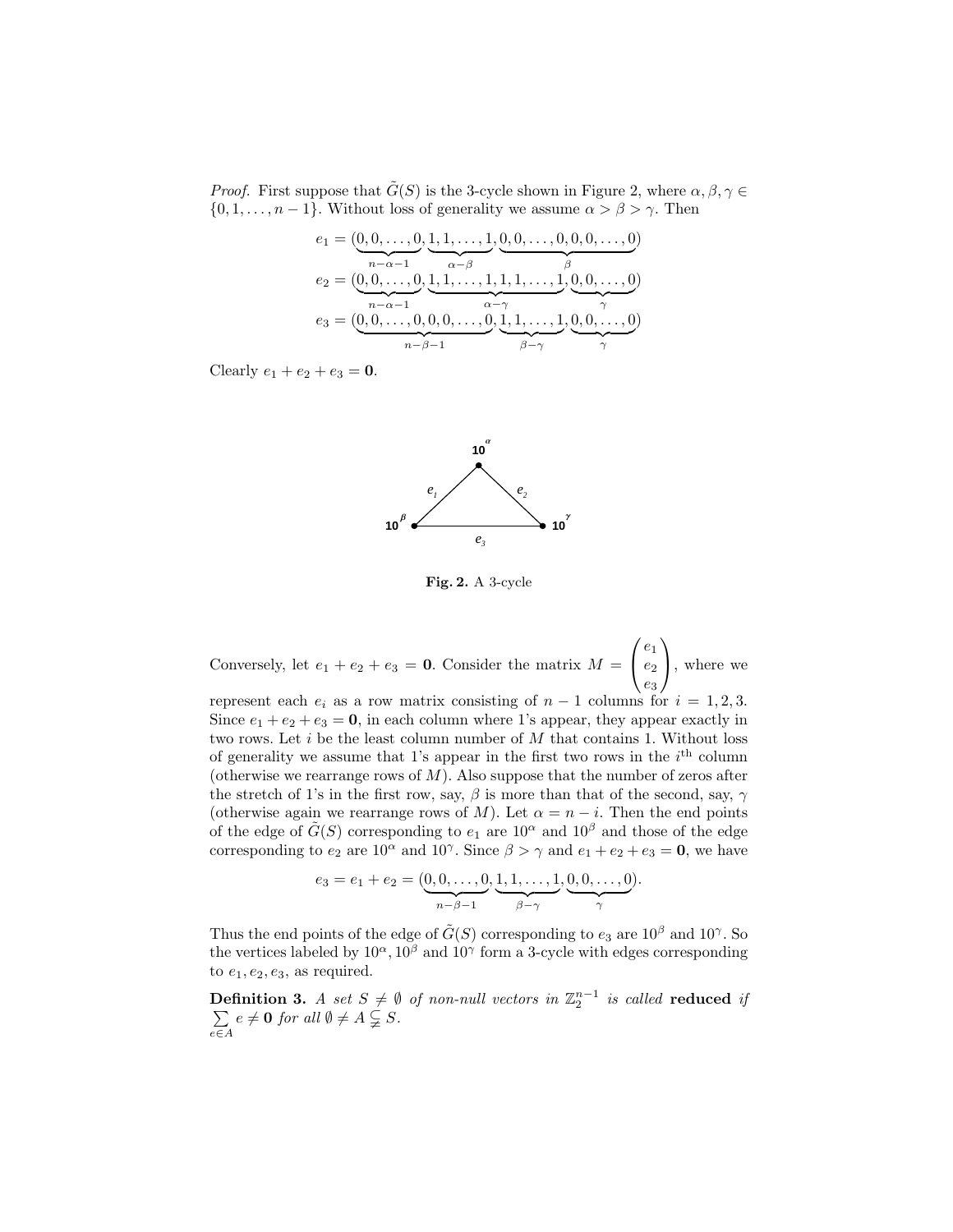**Lemma 1.** Let  $S = \{e_1, e_2, \ldots, e_k\} \subseteq C(n-1)$  for some  $k, n \in \mathbb{N}, 3 \leq k \leq n$ . Then  $G(S)$  is a k-cycle if and only if S is reduced and  $e_1 + e_2 + \cdots + e_k = 0$ .

*Proof.* We prove by induction on k. By Proposition 1, the result is true for  $k = 3$ . Suppose the result is true for  $k = r - 1 \geq 3$ . Let  $S = \{e_1, e_2, \ldots, e_r\} \subseteq C(n - 1)$ for some  $r, n \in \mathbb{N}, 3 < r \leq n$  form the r-cycle shown in Figure 3 (we renumber  $e_i$ 's, if necessary). Consider the chord  $e$  so that  $e_1, e_2$  and  $e$  form a triangle. Then  $e_1 + e_2 + e = 0$  by Proposition 1. So  $e = e_1 + e_2$ . Also  $\{e, e_3, e_4, \ldots, e_r\}$  form an  $(r-1)$ -cycle. So by induction hypothesis  $e+e_3+e_4+\cdots+e_r = 0$  which implies  $e_1 + e_2 + e_3 + e_4 + \cdots + e_r = 0$ . Moreover since S is a cycle, no proper subset of  $S$  form a cycle. Thus  $S$  is reduced by induction hypothesis.



Fig. 3. An r-cycle

Conversely, let  $S = \{e_1, e_2, \ldots, e_r\} \subseteq C(n-1)$  for some  $r, n \in \mathbb{N}, 3 < r \leq n$  be reduced and  $e_1 + e_2 + \cdots + e_r = 0$ . Consider the matrix  $M =$  $\sqrt{ }$  $\overline{\phantom{a}}$  $e_1$  $e_2$ · · ·  $e_r$  $\setminus$ , where we

represent each  $e_i$  as a row matrix consisting of  $n-1$  columns for  $i=1,2,\ldots,r$ . Let  $i$  be the least column number of  $M$  that contains 1. Since the row sum of  $M$  is zero (the null vector), the  $i<sup>th</sup>$  column contains even number of 1's. So there are at least two rows with 1 in the  $i<sup>th</sup>$  column. Rearrange rows of M such that  $e_1$  and  $e_2$  be two such rows. Since both of these rows begin with 1 in the  $i<sup>th</sup>$  column, the edges corresponding to them have a common end point with label  $10^{n-i}$ . Join the other end points of  $e_1$  and  $e_2$  by an edge, say, e to form a triangle with edges  $e_1, e_2, e$ . Then  $e_1 + e_2 + e = 0$  which implies  $e = e_1 + e_2$ . So  $e + e_3 + e_4 + \cdots + e_r = \mathbf{0}.$ 

We claim that  $S_1 = \{e, e_3, e_4, \ldots, e_r\}$  is reduced. Suppose  $A \subsetneq S_1$ ,  $|A| \geq 3$  be such that  $a = \sum$ x∈A  $x = 0$ . If  $e \notin A$ , then  $a \neq 0$  as S is reduced. So  $e \in A$ . Then replacing e by  $e_1 + e_2$  in a would again contradict the fact that S is reduced.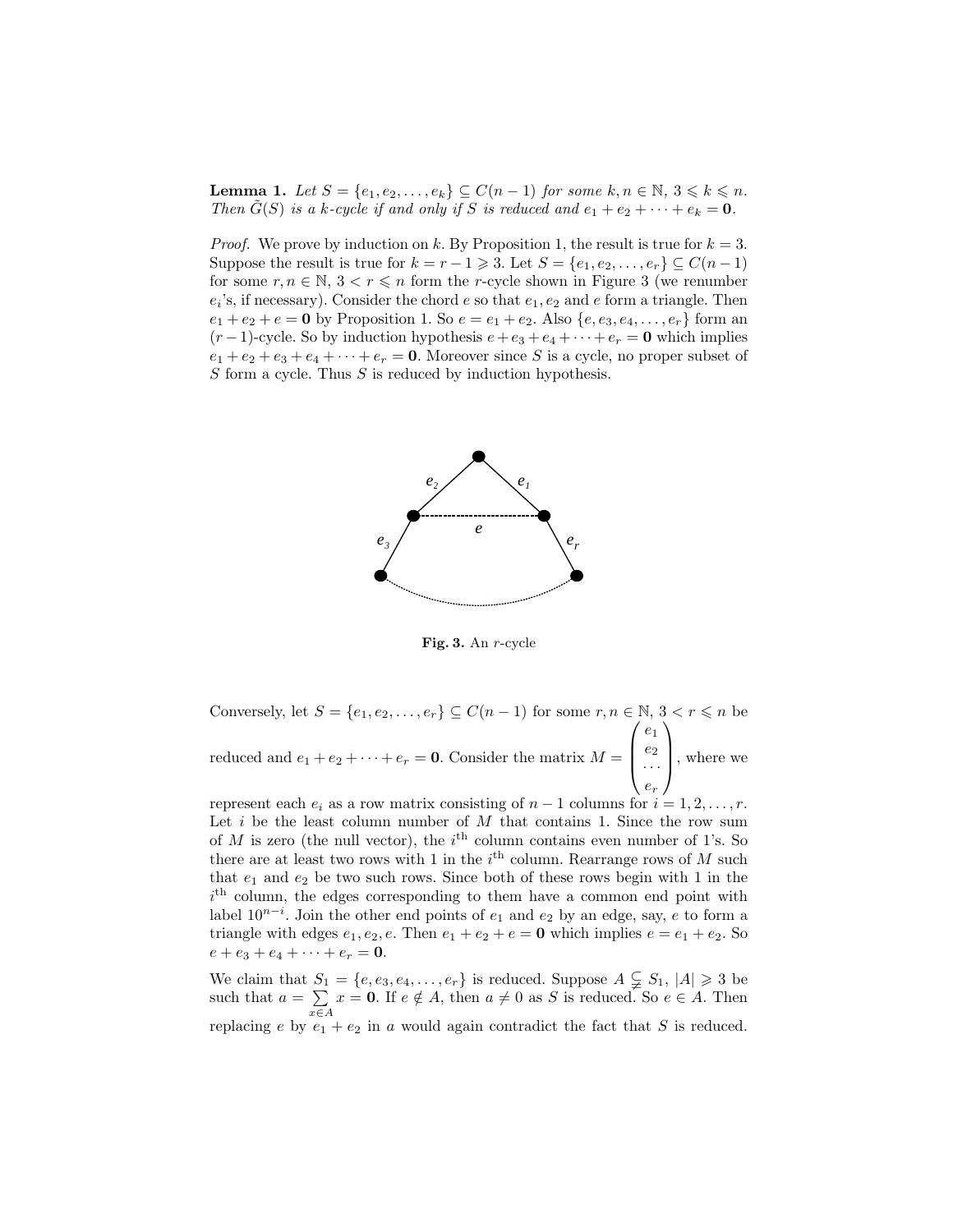So  $S_1$  is reduced. Hence by induction hypothesis,  $S_1$  form an  $(r-1)$ -cycle. Now replacing the edge  $e$  by the path consisting of edges  $e_1$  and  $e_2$  gives us an r-cycle formed by S.

The following two corollaries follow immediately from the above lemma.

**Corollary 1.** A graph G with  $n \geq 3$  vertices  $(n \in \mathbb{N})$  is Hamiltonian if and only if for any coding sequence  $\beta(G, n)$  of G, there exists  $S = \{e_1, e_2, \ldots, e_n\} \subseteq$  $\beta(G, n)$  such that S is reduced and  $e_1 + e_2 + \cdots + e_n = 0$ .

**Corollary 2.** A graph G with n vertices  $(n \in \mathbb{N})$  is acyclic if and only if any coding sequence  $\beta(G, n)$  of G is linearly independent over  $\mathbb{Z}_2$ .

Corollary 3. A graph G with at most one non-trivial component and with n vertices ( $n \in \mathbb{N}$ ) is Eulerian if and only if  $\sum$  $e\in \beta(G,n)$  $e = 0$  for any coding sequence

 $\beta(G, n)$  of  $G$ .

Proof. Follows from Lemma 1 and the fact that a circuit in a graph can be decomposed into edge-disjoint cycles.

Corollary 4. A graph G with  $n \geq 2$  vertices  $(n \in \mathbb{N})$  is bipartite if and only if for any coding sequence  $\beta(G, n)$  of  $G, \sum$ e∈S  $e \neq \mathbf{0}$  for every  $S \subseteq \beta(G, n)$  where  $|S|$ 

is odd.

Proof. Follows from Lemma 1 and the fact that a graph is bipartite if and only if it does not contain any odd cycle.

**Theorem 1.** A graph G with n vertices  $(n \in \mathbb{N})$  is a tree if and only if any coding sequence  $\beta(G,n)$  of G is a basis of the vector space  $\mathbb{Z}_2^{n-1}$  over the field  $\mathbb{Z}_2.$ 

*Proof.* Suppose G is a tree. Then G is acyclic which implies  $\beta(G, n)$  is linearly independent over  $\mathbb{Z}_2$  by Corollary 2. Again since G is a tree, the number of entries in  $\beta(G, n)$  is  $n - 1$ , we have  $n - 1$  linearly independent vectors in  $\mathbb{Z}_2^{n-1}$ over  $\mathbb{Z}_2$ . Thus  $\beta(G, n)$  is a basis of  $\mathbb{Z}_2^{n-1}$  over  $\mathbb{Z}_2$ .

Conversely, suppose  $\beta(G, n)$  is a basis of  $\mathbb{Z}_2^{n-1}$  over  $\mathbb{Z}_2$ . Then  $\beta(G, n)$  is linearly independent over  $\mathbb{Z}_2$  and so G is acyclic by Corollary 2. Also since  $\beta(G, n)$  is a basis of  $\mathbb{Z}_2^{n-1}$  over  $\mathbb{Z}_2$ , the number of entries in  $\beta(G, n)$  is  $n-1$  which implies G has  $n - 1$  edges. Thus G is a tree.

**Corollary 5.** A graph G with n vertices  $(n \in \mathbb{N})$  is connected if and only if for any coding sequence  $\beta(G, n)$  of G,  $\text{Sp}(\beta(G, n)) = \mathbb{Z}_2^{n-1}$ .

*Proof.* We first note that a graph  $G$  is connected if and only if  $G$  has a spanning tree. Suppose  $G = (V, E)$  has a spanning tree  $H = (V, E_1)$ . Then  $\beta(H, n) \subseteq$  $\beta(G, n)$  with the same vertex labeling. But  $\beta(H, n)$  is a basis of  $\mathbb{Z}_2^{n-1}$  over  $\mathbb{Z}_2$  by Theorem 1. Thus  $\text{Sp}(\beta(G,n)) \supseteq \text{Sp}(\beta(H,n)) = \mathbb{Z}_2^{n-1}$ . So  $\text{Sp}(\beta(\bar{G},n)) = \mathbb{Z}_2^{n-1}$ .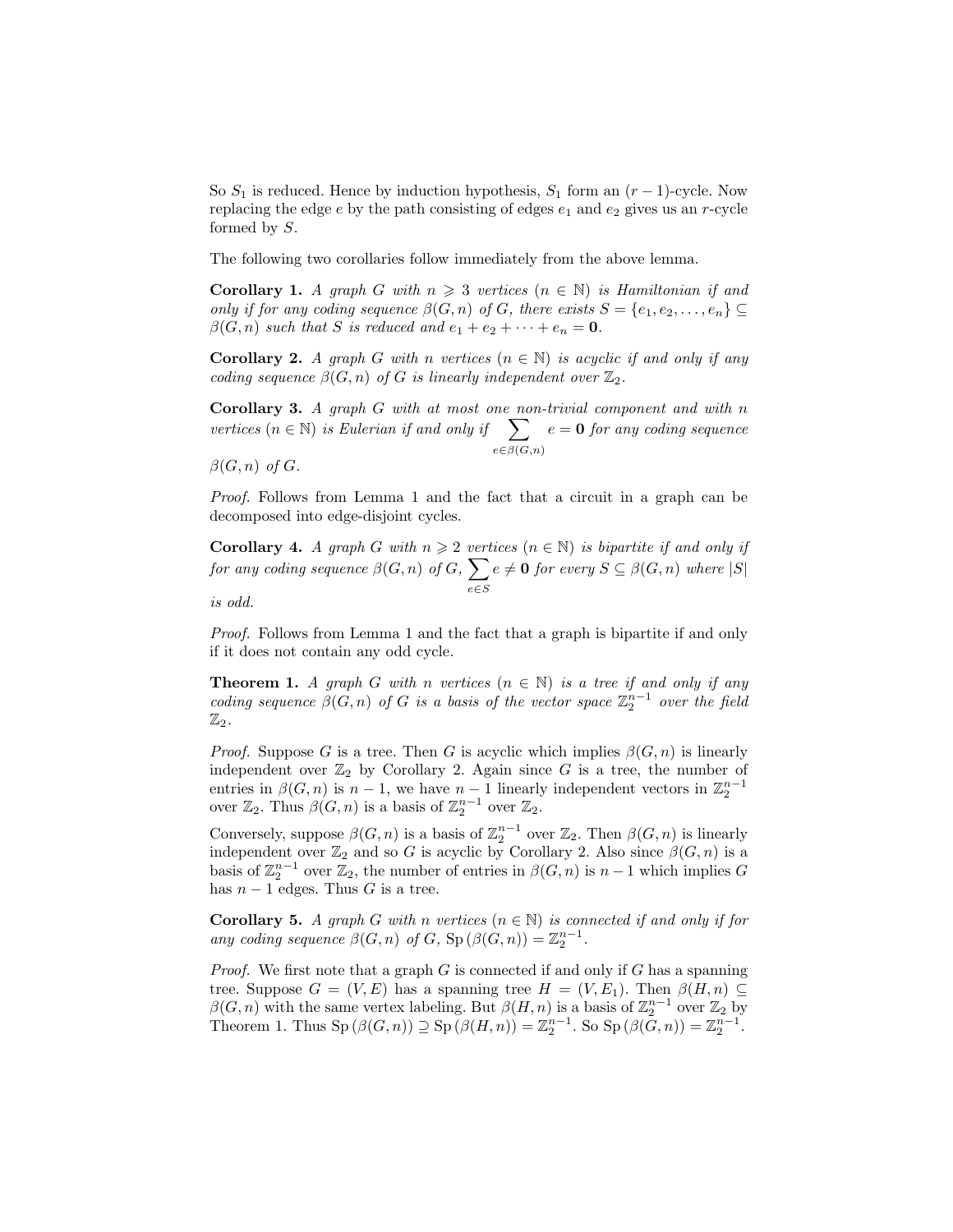Conversely, if  $\text{Sp}(\beta(G,n)) = \mathbb{Z}_2^{n-1}$ , then  $\beta(G,n)$  contains a basis, say B of  $\mathbb{Z}_2^{n-1}$ over  $\mathbb{Z}_2$ . Then  $G(B)$  is a spanning tree of G by Theorem 1 as  $B = \beta(G(B), n)$ . Thus *G* is connected.

**Corollary 6.** Let G be a connected graph with n vertices and  $S \subseteq \beta(G, n)$ . Then  $G(S)$  is a spanning tree of  $G$  if and only if  $S$  is a basis of the vector space  $\mathbb{Z}_2^{n-1}$ over the field  $\mathbb{Z}_2$ .

#### 3 Matroid representation

Whitney introduced the concept of a matroid in [7]. There are several ways of defining matroids. We take the one that will serve our purpose. A matroid  $M$  is an ordered pair  $(E, \mathscr{B})$  consisting of a finite set E of *elements* and a nonempty collection  $\mathscr B$  of subsets of E, called bases which satisfies the properties: (i) no proper subset of a base is a base and (ii) if  $B_1, B_2 \in \mathscr{B}$  and  $e \in B_1 \setminus B_2$ , then there exists  $f \in B_2 \setminus B_1$  such that  $(B_1 \setminus \{e\}) \cup \{f\} \in \mathscr{B}$ . Independent sets of M are subsets of bases and minimal dependent sets are circuits. The cycle matroid  $M[G]$  of graph G is the matroid whose elements are edges of G and circuits are cycles of G. Independent sets and bases of  $M[G]$  are forests and maximal forests of G respectively. A matroid is graphic (simple graphic) if it is a cycle matroid of a graph (respectively, simple graph).

Let E be the set of column labels of an  $n \times m$  matrix A over a field F, and B be the set of maximal subsets  $X$  of  $E$  for which the multiset of columns labeled by X is linearly independent in the vector space  $F^m$  over F. Then the pair  $(E, \mathscr{B})$ is the *column (vector)* matroid of A and is denoted by  $M[A]$ . In particular, if  $F = \mathbb{Z}_2$ , then M[A] is a binary matroid. A binary matroid M[A] is simple if A does not contain zero columns and no two columns of A are identical (i.e., columns of A are non-zero and distinct).

**Definition 4.** A binary matroid  $M[A]$  is called a segment binary matroid if A satisfies the consecutive 1's property for columns. Moreover, if it is simple, then we call it a simple segment binary matroid. For any  $\emptyset \neq S \subseteq \mathbb{Z}_2^{n-1}$ ,  $M[S]$ denotes the column (vector) matroid of the matrix whose columns are precisely the elements of S. Clearly,  $M[S]$  is a binary matroid.

Remark 2. In particular, when  $\emptyset \neq S \subseteq C(n-1)$ , M[S] becomes a simple segment binary matroid. So for any simple graph G with n vertices,  $M[\beta(G, n)]$ is a simple segment binary matroid. Conversely, every simple segment binary matroid M[A] with  $n-1$  rows is same as M[S], where S is the set of column vectors of A over  $\mathbb{Z}_2$ . Also in this case  $S \subseteq C(n-1)$ .

Two matroids  $M_1 = (E_1, \mathcal{B}_1)$  and  $M_2 = (E_2, \mathcal{B}_2)$  are *isomorphic* if there is a bijection  $\psi$  from  $E_1$  onto  $E_2$  such that for all  $X \subseteq E_1$ , X is independent in  $M_1$  if and only if  $\psi(X)$  is independent in  $M_2$  (or, equivalently, X is a circuit in  $M_1$  if and only if  $\psi(X)$  is a circuit in  $M_2$ ). In this case, we denote by  $M_1 \cong M_2$ . Also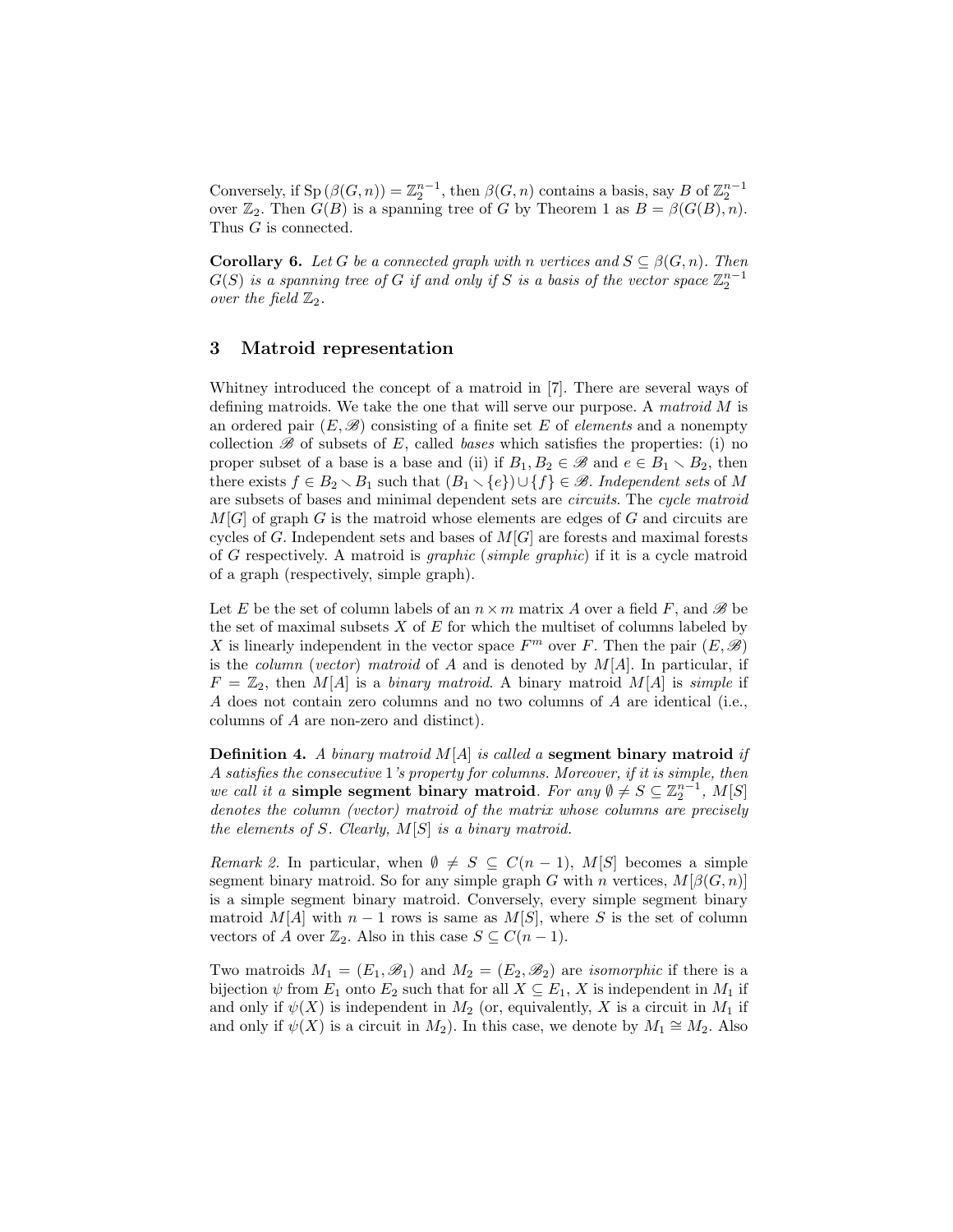abusing notations we sometimes identify elements of  $M[A]$  with its corresponding column vector representation. Thus a simple binary matroid  $M[A]$  may be considered as the set of column vectors of A. The following theorem characterizes isomorphisms of simple binary matroids in terms of linear transformations.

**Theorem 2.** Let  $M[A]$  and  $M[A_1]$  be two simple binary matroids such that both A and  $A_1$  are of same order  $n \times m$ ,  $(m, n \in \mathbb{N})$ . Then  $M[A] \cong M[A_1]$  if and only if there exists a bijective linear operator  $T$  on  $\mathbb{Z}_2^n$  such that  $T$  restricted on  $M[A]$  is a bijective map from  $M[A]$  onto  $M[A_1]$ .

*Proof.* Let  $\psi$  be an isomorphism from  $M[A]$  onto  $M[A_1]$ . Let B be a base in  $M[A]$ . Then B is linearly independent over  $\mathbb{Z}_2$ . We extend B to a basis  $B_1$  (say) of  $\mathbb{Z}_2^n$  over  $\mathbb{Z}_2$ . Now since  $\psi$  is an isomorphism,  $\psi(B)$  is also a base in  $M[A_1]$ and  $|\psi(B)| = |B|$ . We also extend  $\psi(B)$  to  $B_2$ , a basis of  $\mathbb{Z}_2^n$  over  $\mathbb{Z}_2$ . Then  $|B_1 \setminus B| = |B_2 \setminus \psi(B)| = n - |B|$ . Let f be a bijection from  $B_1 \setminus B$  onto  $B_2 \setminus \psi(B)$ . Now define a map  $T_1 : B_1 \longrightarrow B_2$  by

$$
T_1(e) = \begin{cases} \psi(e), \, e \in B \\ f(e), \, e \in B_1 \smallsetminus B \end{cases}
$$

We next verify that  $\psi$  is 'linear' on  $M[A]$ , i.e., if  $e_1, e_2$  are columns of A such that  $e_1 + e_2$  is also a column of A, then  $\psi(e_1 + e_2) = \psi(e_1) + \psi(e_2)$ . Let  $e = e_1 + e_2$ . Then  $e + e_1 + e_2 = 0$  which implies that  $\{e, e_1, e_2\}$  is a circuit of M[A]. Again since  $\psi$  is an isomorphism,  $\{\psi(e), \psi(e_1), \psi(e_2)\}$  is also a circuit in  $M[A_1]$ . Hence  $\psi(e) + \psi(e_1) + \psi(e_2) = 0$ , i.e.,  $\psi(e_1 + e_2) = \psi(e) = \psi(e_1) + \psi(e_2)$ . This completes the verification. We extend  $T_1$  linearly to obtain a linear operator T on  $\mathbb{Z}_2^n$  over  $\mathbb{Z}_2$ . Then T is bijective as  $T_1$  maps a basis bijectively to another basis of  $\mathbb{Z}_2^n$  over  $\mathbb{Z}_2$  and the restriction of T on  $M[A]$  is  $\psi$  due to the above verification.

Conversely, let T be a bijective linear operator on  $\mathbb{Z}_2^n$  such that the map  $\psi$ , the restriction of T on  $M[A]$  is a bijective map from  $M[A]$  onto  $M[A_1]$ . Let X be a circuit in  $M[A]$ . Then  $\sum$ e∈X  $e = 0$  and  $\sum$ e∈A  $e \neq \mathbf{0}$  for all  $\emptyset \neq A \subsetneq X$ . Now since

T is bijective and linear, we have  $\sum$ e∈A  $e = 0$  if and only if  $\Sigma$ e∈A  $T(e) = 0$  for all  $\emptyset \neq A \subseteq X$ . Thus X is a circuit in M[A] if and only if  $\psi(X)$  is a circuit in  $M[A_1]$ . Hence  $\psi$  is an isomorphism from  $M[A]$  onto  $M[A_1]$ .

**Corollary 7.** Let  $M[A]$  and  $M[A_1]$  be two simple binary matroids such that both A and  $A_1$  are of same order  $n \times m$ ,  $(m, n \in \mathbb{N})$ . Then  $M[A] \cong M[A_1]$  if and only if there exist a non-singular matrix P of order  $n \times n$  and a permutation matrix Q of order  $m \times m$  such that  $PAQ = A_1$ .

*Proof.* If  $M[A] \cong M[A_1]$ , then following the proof of the direct part of the above theorem, consider two bases  $B_1$  and  $B_2$  of  $\mathbb{Z}_2^n$  over  $\mathbb{Z}_2$  and the bijective linear operator T that maps  $B_1$  onto  $B_2$ . Let P be the matrix representation of T with respect to these bases. Then P is a non-singular matrix and  $PA = A_2$  where  $A_2$ is obtained from  $A_1$  by rearranging columns such that  $i<sup>th</sup>$  column of  $A_2$  is the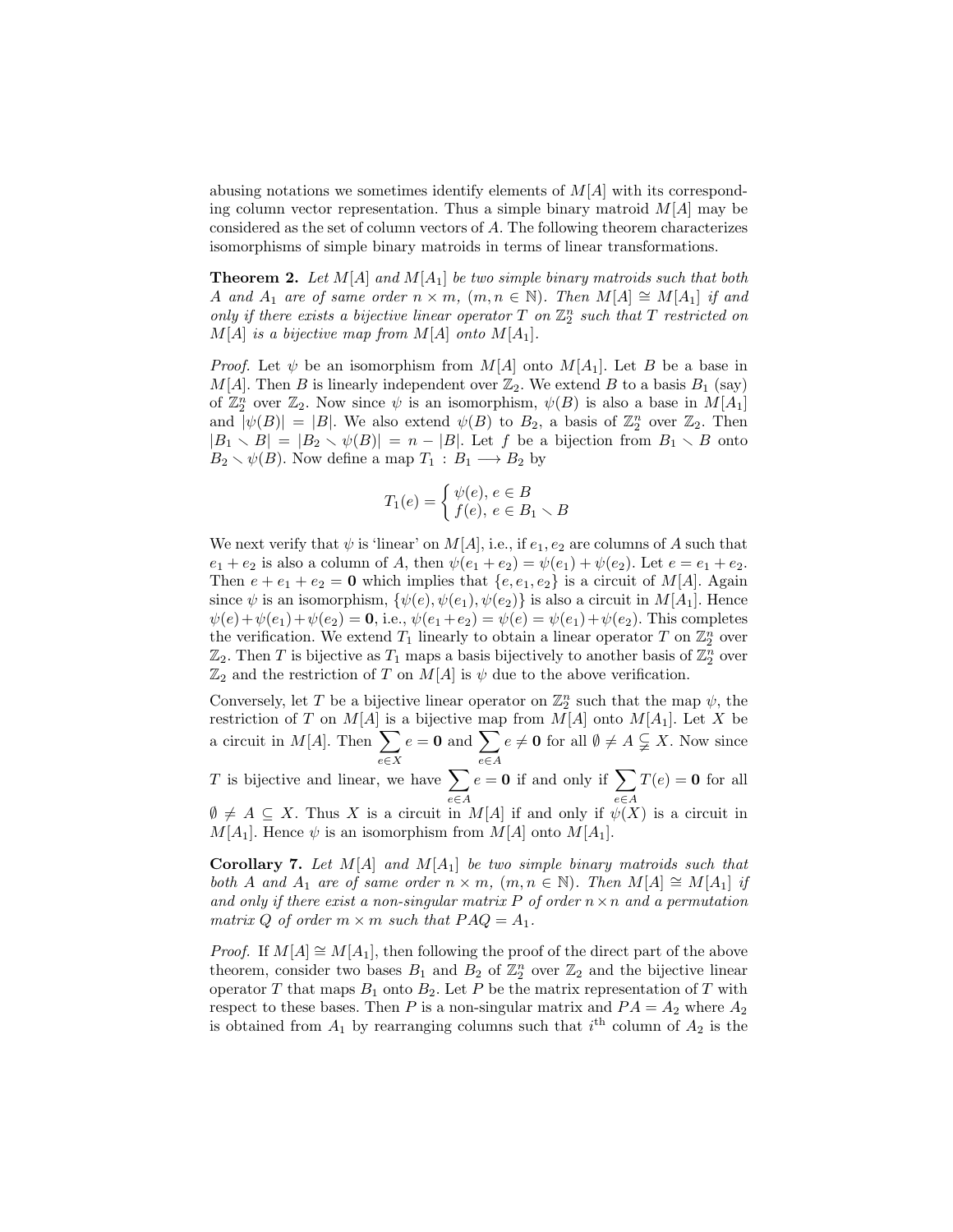image of the  $i<sup>th</sup>$  column of A under T. Thus  $PAQ = A<sub>1</sub>$  for some permutation matrix Q.

Conversely, let  $A_1 = PAQ$  for some non-singular matrix P and some permutation matrix Q. Let  $A_2 = A_1 Q^{-1}$ . Then  $PA = A_2$ . Since P is non-singular, it corresponds to a bijective linear operator T on  $\mathbb{Z}_2^n$  (over  $\mathbb{Z}_2$ ) defined by  $T(e) = Pe$ (considering elements of  $\mathbb{Z}_2^n$  as column matrices) such that the restriction of T on M[A] is a bijective map from M[A] onto M[A<sub>2</sub>]. Then M[A]  $\cong M[A_2]$  by the above theorem. Since  $M[A_1] = M[A_2]$ , we have  $M[A] \cong M[A_1]$ .

Now we proceed to characterize simple graphic matroids.

**Lemma 2.** Let G be a simple graph with n vertices. Then  $M[G] \cong M[\beta(G,n)]$ for any coding sequence  $\beta(G, n)$  of  $G$ .

Proof. It follows from Lemma 1 that cycles of G are precisely the circuits of the matroid  $M[\beta(G, n)]$ . So  $M[G] \cong M[\beta(G, n)]$  as matroids.

Theorem 3. A matroid is simple graphic if and only if it is isomorphic to a simple segment binary matroid.

*Proof.* Let M be a simple graphic matroid. Then  $M \cong M[G]$  for a simple graph G. By Lemma 2, we have  $M[G] \cong M[\beta(G, n)]$  where n is the number of vertices of G. Thus M is isomorphic to a simple segment binary matroid by Remark 2.

Conversely, let  $M[A]$  be a simple segment binary matroid. Then we may consider  $M[A]$  as  $M[S]$  where S is the set of columns of A. By Remark 2, we have  $S \subseteq$  $C(n-1)$ , where  $A \in M_{n-1,m}(\mathbb{Z}_2)$ . Then by Definition 2, there is a unique simple graph G such that  $S = \beta(G, n)$ . Therefore, by Lemma 2,  $M[S] = M[\beta(G, n)] \cong$  $M[G]$ . Thus,  $M[A]$  is a simple graphic matroid.

**Corollary 8.** A simple binary matroid M[A] (where A is of order  $(n-1) \times m$ ) is simple graphic if and only if  $m \leqslant \binom{n}{2}$  and there exists a non-singular matrix P such that  $PA$  satisfies the consecutive 1's property for columns.

Proof. Follows from Theorem 3 and Corollary 7.

Remark 3. Since any non-singular matrix is obtained from identity matrix by finite number of elementary row operations, a simple binary matroid  $M[A]$  is simple graphic if and only if the consecutive 1's property for columns can be obtained from A by finite number of elementary row operations.

It is well known [4] that an ordinary matroid isomorphism does not guarantee the corresponding graph isomorphoism for graphic matroids. We now introduce the concept of a strong isomorphism of simple segment binary matroids.

**Definition 5.** Two simple segment binary matroids  $M[A_1]$  and  $M[A_2]$  are called strongly isomorphic if

(1)  $A_1, A_2 \in M_{n-1,m}(\mathbb{Z}_2)$  for some  $m, n \in \mathbb{N}, n \geq 2$ .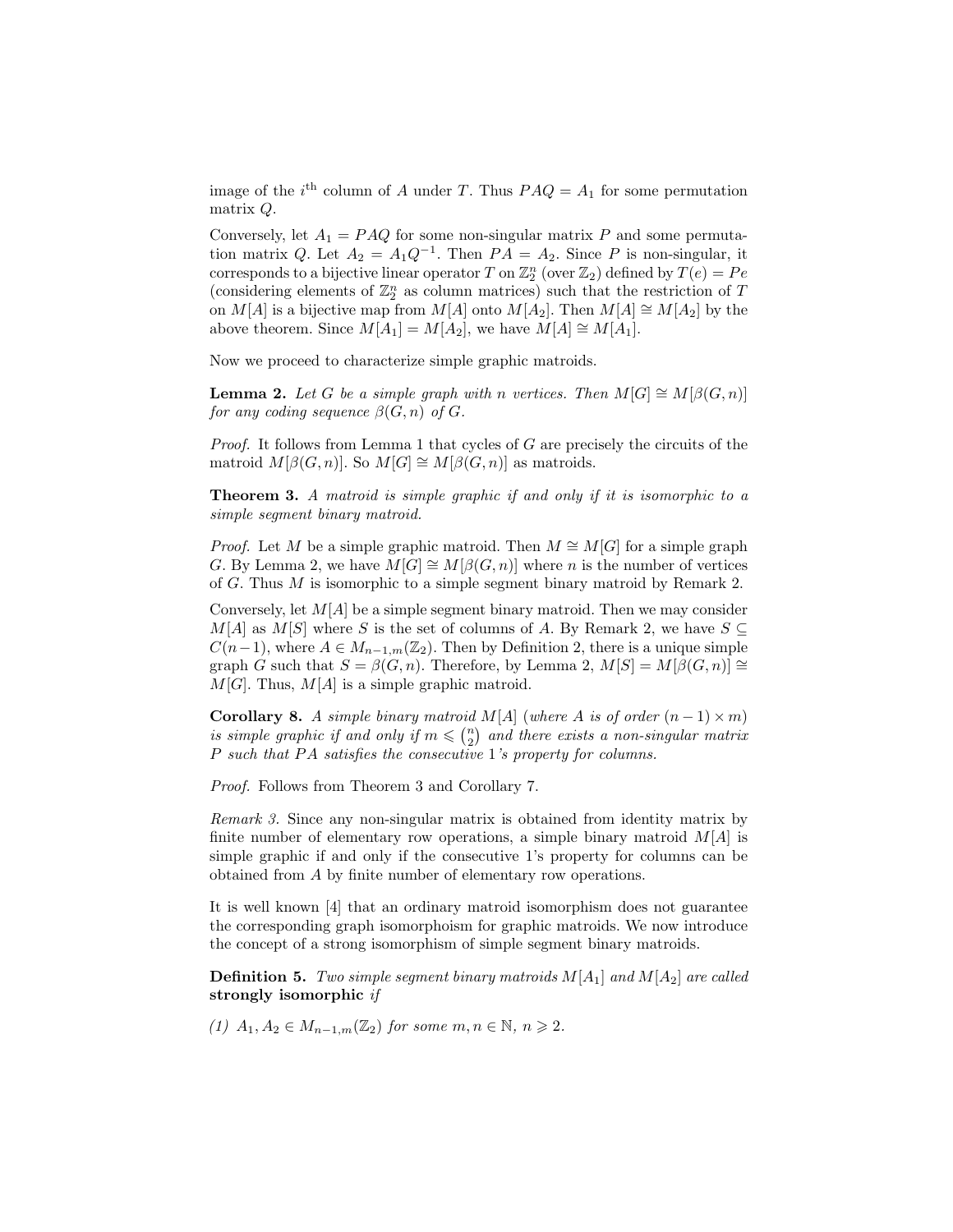- (2) There exists a bijective linear operator  $T$  on  $\mathbb{Z}_2^{n-1}$  such that:
	- (i) T restricted on  $C(n-1)$  is a bijection onto itself.
	- (ii) T restricted on  $M[A_1]$  is a bijective map from  $M[A_1]$  onto  $M[A_2]$ .

We write  $M[A_1] \cong_s M[A_2]$  to denote that  $M[A_1]$  is strongly isomorphic to  $M[A_2].$ 

Note that, if  $M[A_1] \cong_s M[A_2]$ , then the restriction of T on  $M[A_1]$  is a matroid isomorphism onto  $M[A_2]$  and the restriction of T on  $C(n-1)$  is a matroid automorphism. These follow from the fact that  $T$  is linear and injective, as then for any subset X of the set of columns of  $A_1, \Sigma$ e∈X  $e = 0$  if and only if

 $\sum$ e∈X  $T(e) = 0$ . In the sequel, we show that strong isomorphism of simple segment

binary matroids would guarantee the corresponding graph isomorphism.

Let  $G = (V, E)$  be a (simple undirected) graph with  $|V| = n$ . Then for any  $e \in E$ , we use the symbol  $p \sim_n |10^x - 10^y|$  if  $f^*(e) = |10^x - 10^y|$  and  $p =$  $f^{\#}(e) \in \beta(G, n).$ 

**Lemma 3.** Let  $p_1, p_2$  be distinct elements in  $\beta(G, n)$  for any coding sequence  $\beta(G,n)$  of a graph G with n vertices. If  $p_1 \sim_n |10^x - 10^y|$  and  $p_2 \sim_n |10^x - 10^z|$ , then  $p_1 + p_2 \sim_n |10^y - 10^z|$ .

*Proof.* Let  $p_3 = p_1 + p_2$ . So  $p_1 + p_2 + p_3 = 0$ . From the converse part of the proof of Proposition 1, we have that  $p_3$  corresponds to the end points  $10<sup>y</sup>$  and 10<sup>z</sup>. Thus,  $p_1 + p_2 \sim_n |10^y - 10^z|$ .

**Lemma 4.** Let  $S = \{e_1, e_2, \ldots, e_k\} \subseteq \beta(G, n)$  for any coding sequence  $\beta(G, n)$ of a graph G with n vertices. Then  $\tilde{G}(S)$  induces a path in G if and only if  $\sum_{i=1}^{k}$  $\sum_{j=1} e_j \in C(n-1)$  and S is reduced.

*Proof.* If  $e_1, e_2, \ldots, e_k$  induce a path (in that order) then it is easy to see that we have  $e_i \sim_n |10^{x_{i+1}} - 10^{x_i}|$  for some distinct  $x_1, x_2, ..., x_{k+1} \in \mathbb{N} \cup \{0\}.$ By applying Lemma 3 repetitively, we have  $\sum_{k=1}^{k}$  $\sum_{j=1} e_j \sim_n |10^{x_{k+1}} - 10^{x_1}|$ . Thus

 $\sum_{i=1}^{k}$  $\sum_{j=1}^{k} e_j \in C(n-1)$ . Let  $e = \sum_{j=1}^{k} e_j$  $\sum_{j=1} e_j$ . Then elements of  $S \cup \{e\}$  form a cycle. Then by Lemma 1,  $S \cup \{e\}$  is reduced and so S is reduced.

Conversely, let  $\sum_{k=1}^{k}$  $\sum_{j=1}^{k} e_j \in C(n-1)$  and S is reduced. Let  $\sum_{j=1}^{k} e_j$  $\sum_{j=1}^{k} e_j = e.$  So  $e + \sum_{j=1}^{k} e_j$  $\sum_{j=1} e_j = \mathbf{0}$ and since S is reduced,  $S \cup \{e\}$  is also reduced. Now consider the graph G' such that  $\beta(G', n) = \beta(G, n) \cup \{e\}$ . Clearly,  $S \cup \{e\}$  induces a cycle in  $\beta(G', n)$  by Lemma 1. One edge of that cycle corresponds to e, all the other edges correspond precisely to the members of S. Hence,  $G(S)$  induces a path in  $G$ .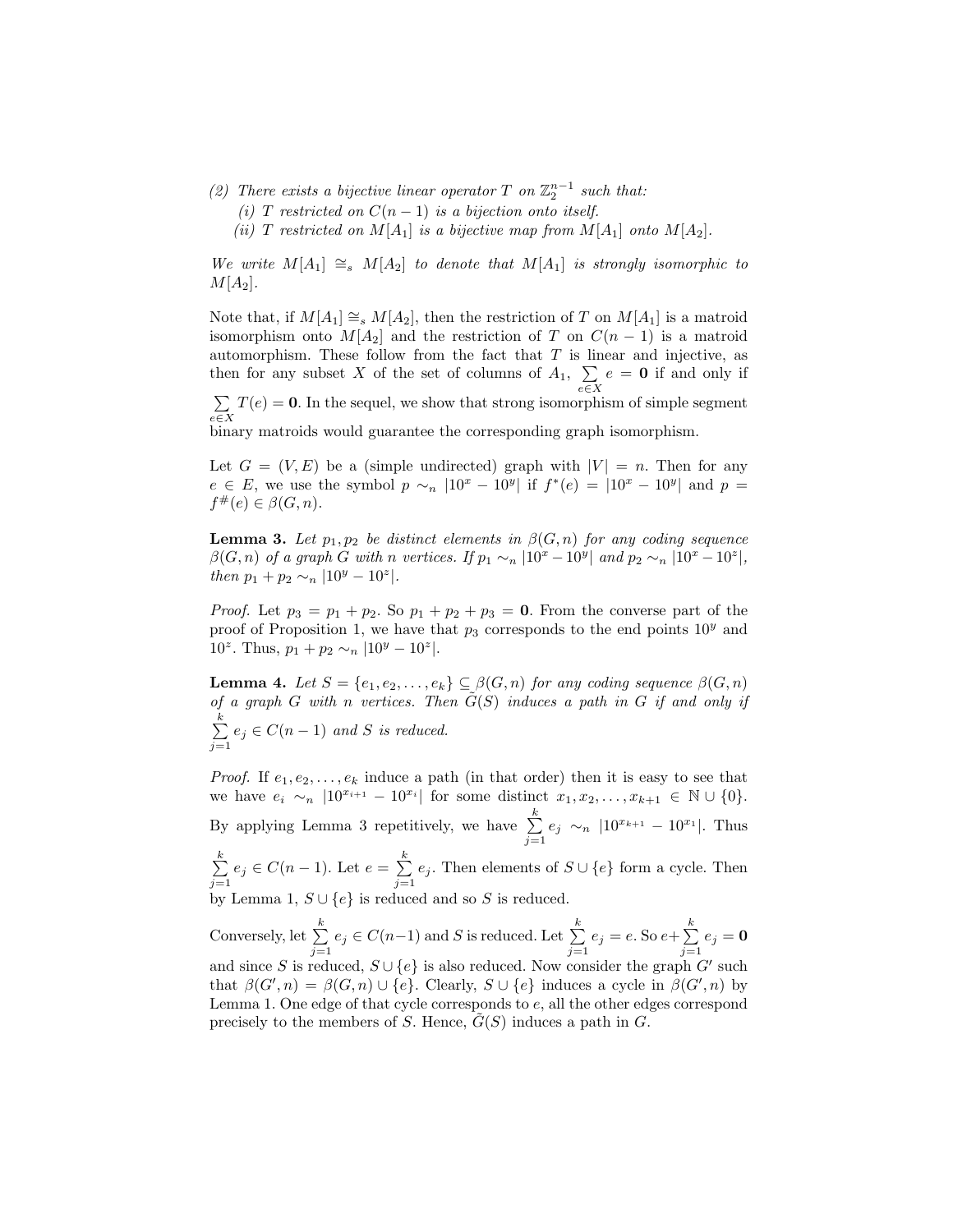Corollary 9. Suppose  $p \sim_n |10^i - 10^j|, q \sim_n |10^r - 10^s|$  where  $p \neq q$  and  $i, j, r, s \in \{0, 1, 2, \ldots, n-1\}$ . Then we have  $p + q \in C(n-1)$  if and only if  $|\{i, j\} \cap \{r, s\}| = 1$ . Moreover,  $p + q \sim_n |10^x - 10^y|$ , where  $x \in \{i, j\}, y \in \{r, s\}$ and  $x, y \notin \{i, j\} \cap \{r, s\}.$ 

*Proof.* Consider a graph G with n vertices such that  $p, q \in \beta(G, n)$  for some coding sequence  $\beta(G, n)$  of G. Clearly, p corresponds to end-points  $10^i$  and  $10^j$ , and q corresponds to end-points  $10^r$  and  $10^s$ . First, let  $p + q \in C(n - 1)$ . So by Lemma 4, it follows that  $G({p, q})$  induces a path in G. This implies that the two edges corresponding to p and q have a common vertex. Since  $p \neq q$ , this gives that  $|\{i, j\} \cap \{r, s\}| = 1$ .

Conversely, let  $|\{i, j\} \cap \{r, s\}| = 1$ . Suppose  $j = r$ , without loss of generality. Then by Lemma 3,  $p + q \sim_n |10^i - 10^s|$  (which proves the next part also). Thus,  $p + q \in C(n - 1).$ 

**Lemma 5.** Suppose  $p_1 \sim_n |10^i - 10^j|$ ,  $p_2 \sim_n |10^k - 10^l|$ ,  $p_3 \sim_n |10^r - 10^s|$ , where  $i, j, k, l, r, s \in \{0, 1, 2, \ldots, n-1\}$  and  $p_1, p_2, p_3$  are distinct. If  $p_1 + p_2, p_2 + p_3, p_1 +$  $p_3 \in C(n-1)$ , then either  $p_1 + p_2 + p_3 = 0$  or  $\{i, j\} \cap \{k, l\} = \{i, j\} \cap \{r, s\} =$  $\{k, l\} \cap \{r, s\}.$ 

*Proof.* Consider a graph G with n vertices such that  $p_1, p_2, p_3 \in \beta(G, n)$  for some coding sequence  $\beta(G, n)$  of G. Clearly,  $p_1$  corrsponds to end-points  $10^i$  and  $10^j$ ,  $p_2$  corresponds to end-points  $10^k$  and  $10^l$  and  $p_3$  corresponds to end-points  $10^r$ and 10<sup>s</sup>. Now since  $p_1 + p_2 \in C(n-1)$ , by Corollary 9 we have  $|\{i, j\} \cap \{k, l\}| = 1$ . Without loss of generality, let  $j = k$ . Then  $10<sup>j</sup>$  is the common end-point between edges corresponding to  $p_1$  and  $p_2$ . Since we also have that  $p_1 + p_3 \in C(n-1)$ and  $p_2 + p_3 \in C(n-1)$ , it follows that the edge corresponding to  $p_3$  has a common end-point with the edge corresponding to  $p_1$  and a common end-point with the edge correponding to  $p_2$ . If the common end-point in both the cases is  $10^{j} (= 10^{k})$  then we have  $\{i, j\} \cap \{k, l\} = \{i, j\} \cap \{r, s\} = \{k, l\} \cap \{r, s\}$ . Otherwise, the common end-point between  $p_1$  and  $p_3$  must be  $10<sup>i</sup>$  and the common endpoint between  $p_2$  and  $p_3$  must be  $10^l$ . Thus, edges corresponding to  $p_1, p_2, p_3$ form a cycle involving the vertices  $10^i, 10^j, 10^l$ . So by Proposition 1, we have  $p_1 + p_2 + p_3 = 0.$ 

**Lemma 6.** Let  $G$ ,  $H$  be two simple graphs with n vertices each and suppose  $M[\beta(G,n)] \cong_s M[\beta(H,n)]$ . Let T be any bijective linear operator on  $\mathbb{Z}_2^{n-1}$  giving a strong isomorphism between  $M[\beta(G,n)]$  and  $M[\beta(H,n)]$ . Then for  $e_1, e_2 \in$  $C(n-1)$ , we have  $e_1 + e_2 \in C(n-1)$  if and only if  $T(e_1) + T(e_2) \in C(n-1)$ .

*Proof.* Let  $e_1, e_2 \in \beta(G, n)$ . First, let  $e_1 + e_2 \in C(n - 1)$ . Now  $T(e_1) + T(e_2) =$  $T(e_1 + e_2) \in T(C(n-1)) = C(n-1)$  as restriction of T maps  $C(n-1)$  onto itself. Conversely, let  $T(e_1) + T(e_2) \in C(n-1)$ . So  $T(e_1 + e_2) \in C(n-1)$ . Again since restriction of T maps  $C(n-1)$  onto itself, there exists some e in  $C(n-1)$ such that  $T(e) = T(e_1 + e_2)$ . Finally, since T is injective, we have  $e = e_1 + e_2$ . So  $e_1 + e_2 \in C(n-1)$ .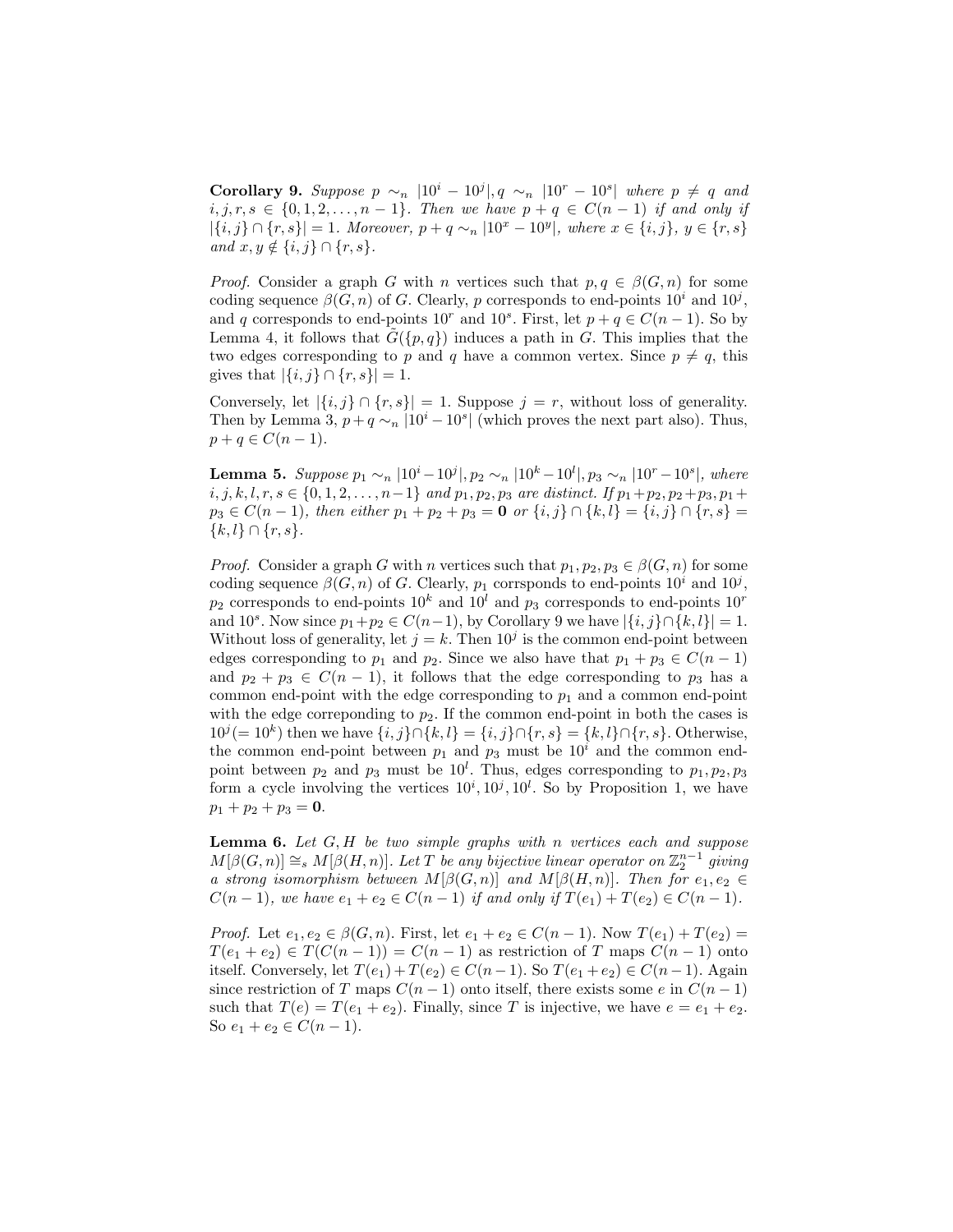Now we prove the theorem which gives a necessary and sufficient condition for two simple graphs to be isomorphic.

**Theorem 4.** Let G and H be two simple graphs of n vertices each. Then  $G \cong H$ if and only if  $M[\beta(G,n)] \cong_s M[\beta(H,n)]$  for any coding sequences  $\beta(G,n)$  and  $\beta(H, n)$  of G and H, respectively.

*Proof.* We consider vertices of both G and H are labeled by  $1, 10, 10^2, \ldots, 10^{n-1}$ . First, let  $G \cong H$ . So there exists a permutation g on the set  $\{0, 1, 2, \ldots, n-1\}$ such that for any  $r, s \in \{0, 1, 2, \ldots, n-1\}$ , we have  $10^r$  and  $10^s$  are adjacent in G if and only if  $10^{g(r)}$  and  $10^{g(s)}$  are adjacent in H. We consider the graphs  $K^{(1)}, K^{(2)},$  where  $K^{(1)} = G \cup \overline{G}$  and  $\overline{K}^{(2)} = H \cup \overline{H}$ , where  $\overline{G}$  and  $\overline{H}$  are complements of graphs G and H respectively. Now for each  $e \in C(n-1)$ , if  $e \sim_n |10^i - 10^j|$ , we define  $T(e) \sim_n |10^{g(i)} - 10^{g(j)}|$ . Clearly, T is a well-defined mapping from  $C(n-1)$  into itself, since  $|10^p - 10^q|$  uniquely determines the pair  $\{p, q\}$  for any p, q.

Now g, being a permutation, is a bijection. Suppose  $e_1, e_2$  are distinct elements of  $C(n-1)$ . Let  $e_1 \sim_n |10^a - 10^b|$  and  $e_2 \sim_n |10^c - 10^d|$ . Clearly,  $\{a, b\} \neq$  ${c, d}$ . Bijectiveness of g implies that  ${g(a), g(b)} \neq {g(c), g(d)}$ . This shows that  $T(e_1) \neq T(e_2)$ . So we have that T is one-to-one. Since T is a mapping from a finite set into itself, injectiveness of  $T$  implies that  $T$  is a bijective mapping from  $C(n-1)$  onto itself. Again, since 10<sup>r</sup> and 10<sup>s</sup> are adjacent in G if and only if 10<sup>g(r)</sup> and  $10^{g(s)}$  are adjacent in H for distinct  $r, s \in \{0, 1, 2, \ldots, n-1\}$ , we have that T restricted on  $\beta(G, n)$  is a mapping from  $\beta(G, n)$  into  $\beta(H, n)$ . Injectiveness of T ensures the injectiveness of T restricted to  $\beta(G, n)$ . Since  $\beta(G, n)$  and  $\beta(H, n)$ are finite sets with equal cardinality, we have that T restricted to  $\beta(G, n)$  is a bijection from  $\beta(G, n)$  onto  $\beta(H, n)$ .

Next we observe that T is 'linear' on  $C(n-1)$ , i.e., if  $p, q \in C(n-1)$  such that  $p+q \in C(n-1)$ , then  $T(p)+T(q) = T(p+q)$ . Let  $p \sim_n |10^i - 10^j|$ ,  $q \sim_n |10^r - 10^s|$ such that  $p + q \in C(n-1)$ . Then by Corollary 9, we have  $|\{i, j\} \cap \{r, s\}| = 1$ . Without loss of generality, we assume  $j = r$ . So  $g(j) = g(r)$  and  $p + q \sim_n$  $|10^i - 10^s|$ . Now  $T(p) \sim_n |10^{g(i)} - 10^{g(j)}|$  and  $T(q) \sim_n |10^{g(r)} - 10^{g(s)}|$ . Since  $g(j) = g(r)$ , we have  $T(p) + T(q) \in C(n-1)$  and  $T(p) + T(q) \sim_n |10^{g(i)} - 10^{g(s)}|$ . Since  $T(p+q) \sim_n |10^{g(i)} - 10^{g(s)}|$ , we have  $T(p+q) = T(p) + T(q)$ .

Now let  $e_i \sim_n |10^i - 10^{i-1}|$  for all  $i = 1, 2, ..., n$ . We know that  $B = \{e_i \mid$  $i = 1, 2, \ldots, n$  is a basis of  $\mathbb{Z}_2^{n-1}$ . Since T is defined on each  $e_i$  as the latter is in  $C(n-1)$  (in fact,  $T(e_i) \sim_n |10^{g(i)} - 10^{g(i-1)}|$ ), we can extend T linearly to a linear operator  $T_1$  on  $\mathbb{Z}_2^{n-1}$ . Bijectiveness of  $T_1$  follows from injectiveness of T on  $C(n-1)$  (which ensures distinct images under T for distinct elements of B, thus ensuring injectiveness of  $T_1$ ) and finiteness of  $\mathbb{Z}_2^{n-1}$ . As  $M[\beta(G, n)]$  and  $M[\beta(H, n)]$  are also of the same order, we have  $M[\beta(G, n)] \cong_s M[\beta(H, n)]$ .

Conversely, let  $M[\beta(G,n)] \cong_s M[\beta(H,n)]$ . So there exists a bijective linear operator  $T$  satisfying the properties mentioned in the Definition 5. We find a